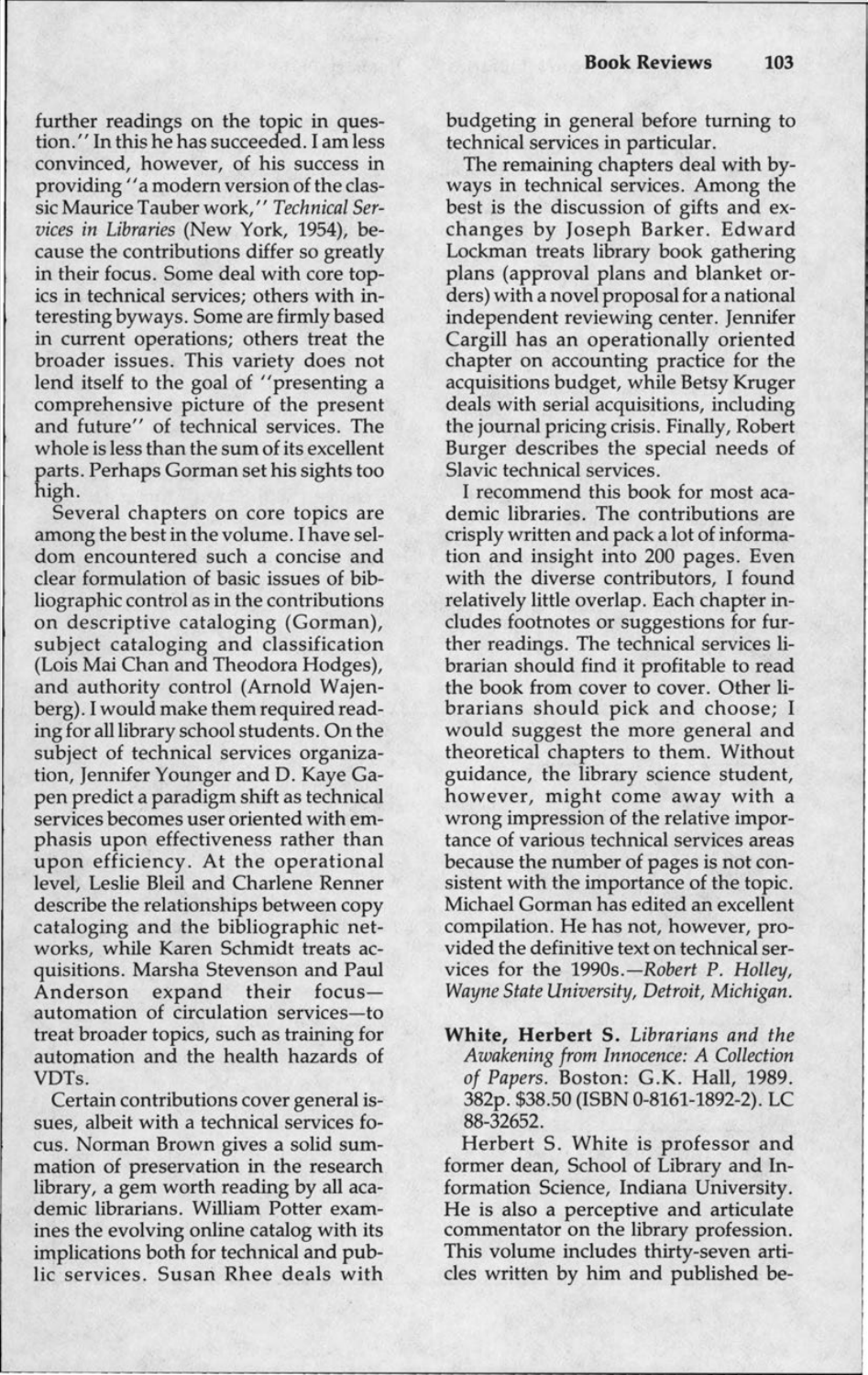## **January 1991**

tween 1969 and 1988. (White reports he made this selection from more than one hundred pieces.) With one exception, all the articles have been previously published (sixteen in *Library Journal)* and are thus otherwise available. Five of these pieces received awards either from the American Library Association or the Special Libraries Association.

What gives this volume its value is not only the compilation of the writings in one book but also their organization into four sections: education and training; the internal and external political process; library operations and the library user; and economic issues. White has prepared a general introduction to the volume as well as separate introductory notes to each section. In her foreword, Beverly P. Lynch furnishes an appreciation of White's contributions to the profession. A concluding index is an unexpected bonus, a feature generally not found in an amalgam of separate writings.

In each section the essays are arranged in chronological order. The earliest essay, from 1969, is his inaugural address as president of the Special Libraries Association. Six of the papers are from the 1970s and the remaining thirty from the 1980s. Most from the 1980s are reprints of articles from his "White Papers" series in *Library Journal.* Seven of the articles originated as oral presentations.

Most of the papers are "thought," "commentary," or "opinion" pieces, as opposed to formal research. Only four may be considered research. Three are questionnaire-based studies that originally appeared in *C&RL* and *Library Quarterly,* one on the doctorate in library science (with Karen Momenee as coauthor), the second on library school curricula (Marion Paris as co-author), and the third on factors in placing and canceling journal subscriptions. Another *Library Quarterly* article uses the findings of an Indiana University research project as the basis for the further

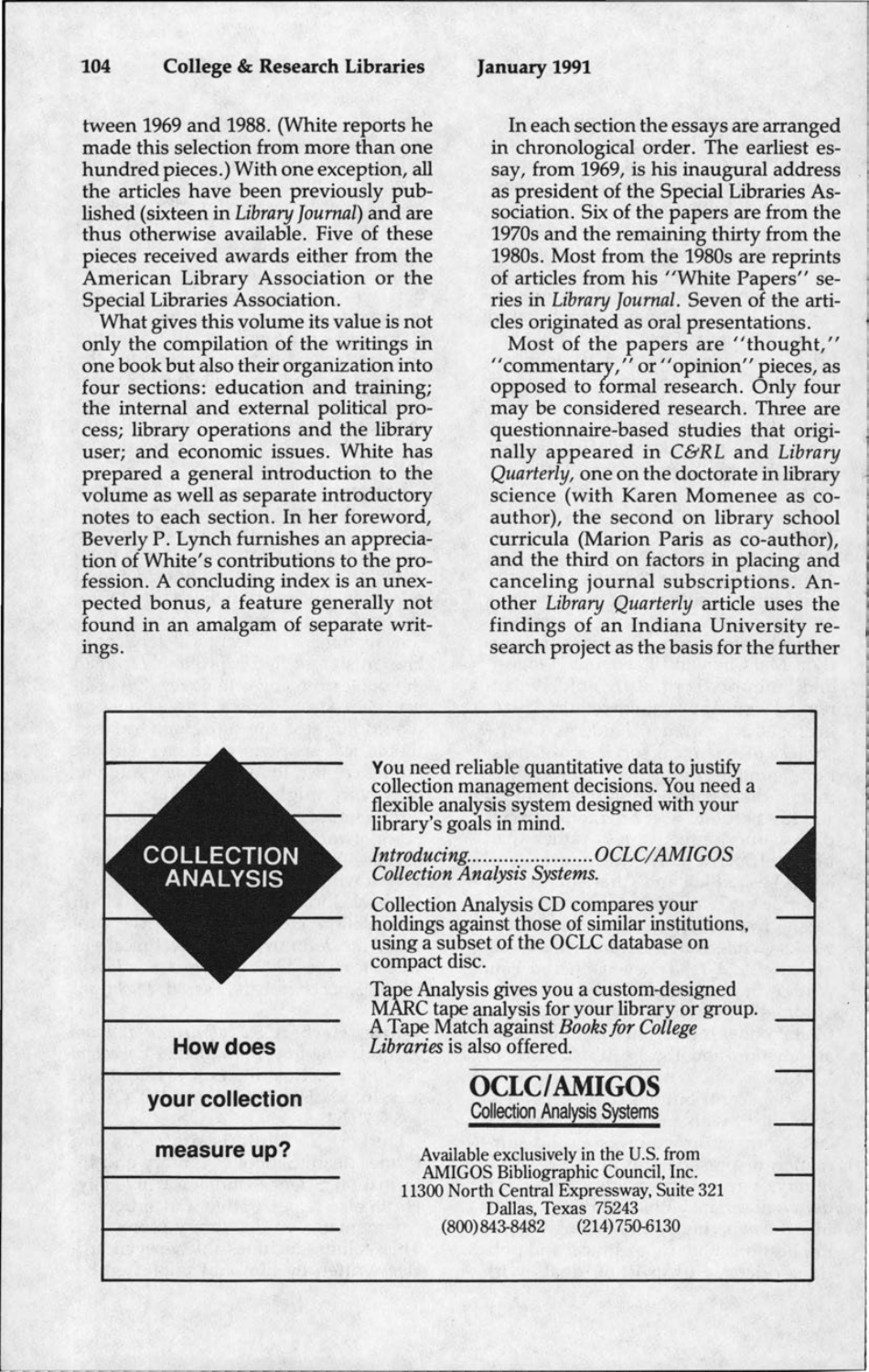examination of the relationships between libraries and publishers.

This volume focuses on education for librarianship, the practice of librarianship, and the management of libraries. But the most important element is the librarian as a competent professional. In the introduction, White gives a good overview of his philosophy and his two principal observations. First, "our success as librarians comes far more from what we are able to convince others to do in supporting our efforts than in what we are able to accomplish by 'dedication,' most specifically by working longer unpaid hours at lower salaries." Second, "it is we as professionals who must ultimately determine what good library service represents" (p. xiv). Indeed, "users cannot be depended on or trusted to understand what they need or what you can do for them until after you have shown them" (p. 317).

White's most important continuing contribution is his emphasis on "the unity of the library profession,'' the title of one article. To the academic librarian he issues the warning: "Academic librarians are only considered second-rate professors, and more significantly, what they uniquely can contribute as librarians may not be recognized at all" (p. 99). He counsels school librarians not to be '<sup>1</sup>pale replicas of some other profession'' (p. 100). Regardless of where you work, White argues, you are a librarian first, and you must assert your unique qualifications and expertise.

One would not sit down and read this book cover to cover. Instead, one dips into it, checking for a provocative title in the table of contents and possibly encountering again a piece read a few years ago in *Library Journal.* The publisher has done an excellent job in presenting these different texts in a uniform and handsome style. Would that all such anthologies were so attractively prepared. One gripe: because it is a selection, some pieces are missing. "The Several Faces of Librarianship," for example, includes a tantalizing reference to an earlier article, "Trouble at the OK Corral University Library.'' Unfortunately, that earlier piece is not included. Happily, White provides good citations.-Richard D. *Johnson, State University of New York, College at Oneonta.*